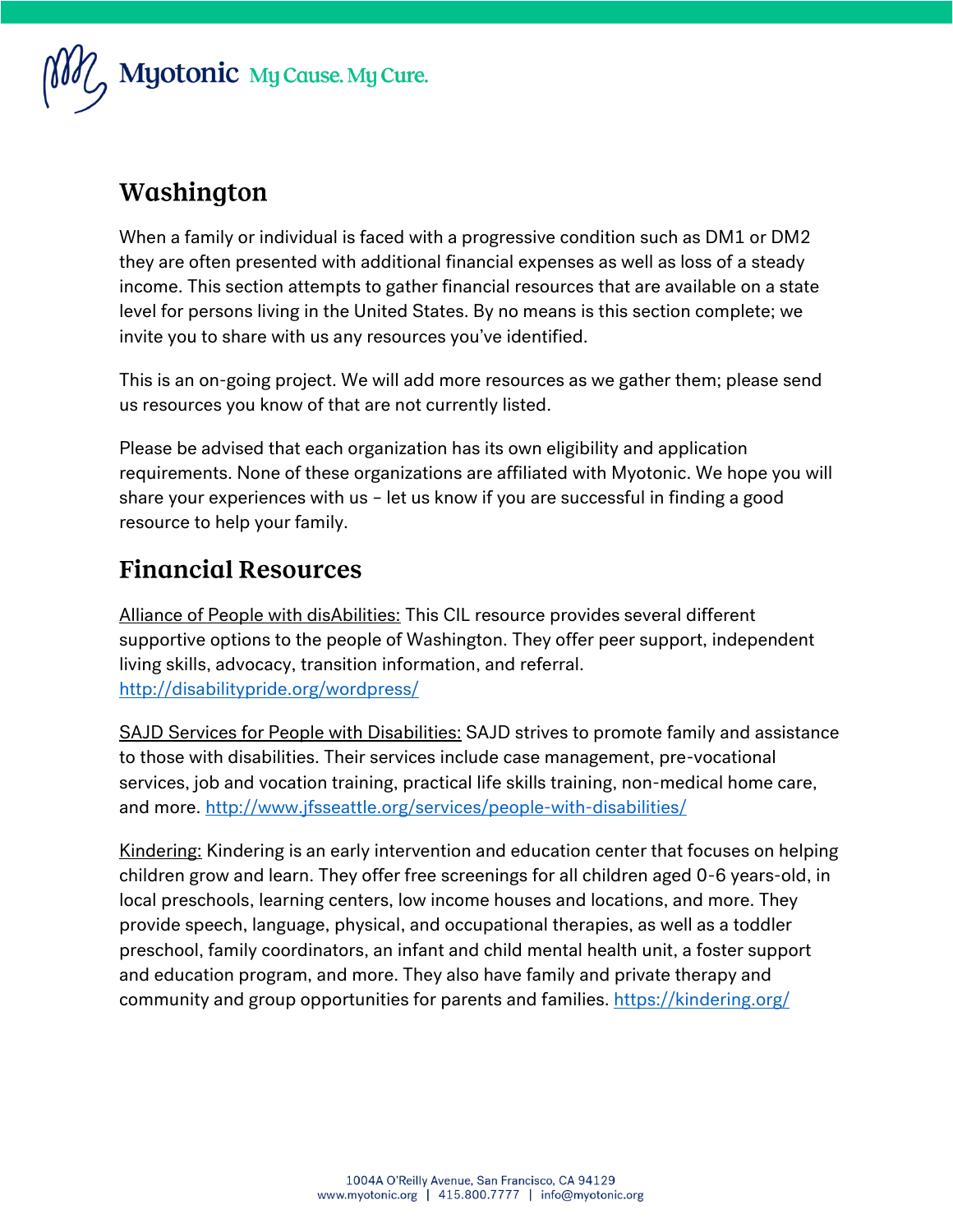

Pave: Pave is a parent organization providing support, advocacy, training and informational resources to empower families and individuals with disabilities. They provide resources such as parent training, community inclusion, legal help, and more. <http://wapave.org/>

Provail: PROVAIL is one of Washington State's largest, multi-service agencies dedicated to meeting the needs of children, youth, and adults with disabilities who need an integrated, complex set of services to live life according to their own choices. They offer a comprehensive range of services to support people, with even the most severe disabilities, in all major areas of life so they can live, work, play, and fully participate in the community of their choice.<http://www.provail.org/>

### **Caregivers and Respite**

Aging and Disability Services: ADS plans, coordinates, and advocates for a comprehensive service delivery system for older adults, family caregivers and people with disabilities in King County. They offer support and help for caregivers, as well as helping seniors and the disabled with their health and offering resources. <http://www.agingkingcounty.org/>

### Education

Learning Disabilities Association: LDAWA provides a referral service to connect individuals – parents, children, teens, adults, and professionals – with resources throughout the Puget Sound. These resources include public and private schools with special programs and assistance, diagnostic testing, educational resources for adults, tutors, psychiatrists and social workers, attorneys and legal help, and more. <http://www.ldawa.org/>

# Employment

Puget Sound Personnel: PSP is a women-owned business enterprise based in Bellevue, Washington. Their mission is to help people with all types of disabilities lead self-directed lives by giving them the training and support needed to build rewarding careers in the community. They offer job help and training, as well as employment support and other resources.<http://www.pspwork.com/Home.asp>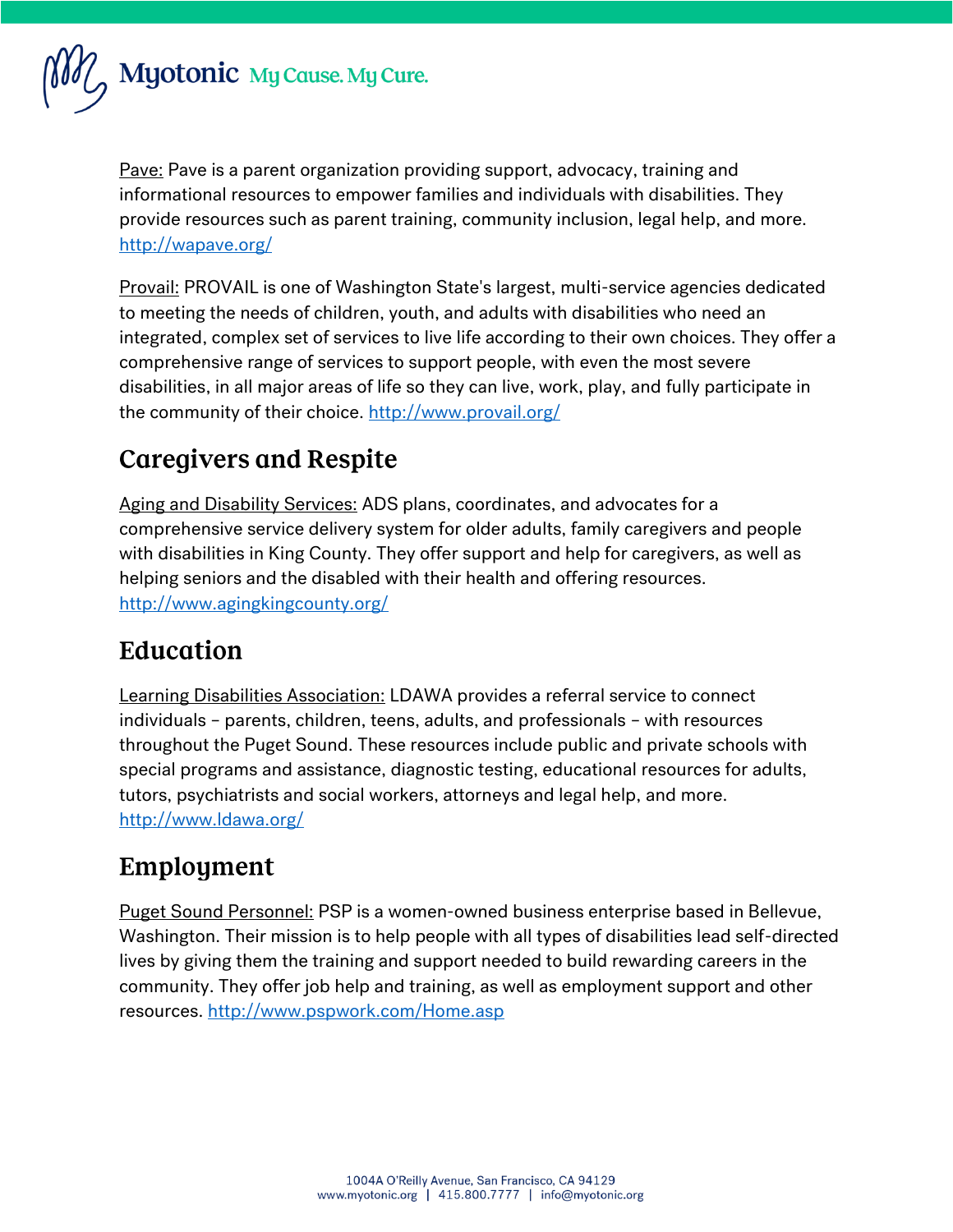

### **Exercise and Outdoors**

CAST for Kids: C.A.S.T. for Kids Foundation is a public charity that joins volunteers who love to fish with disabled and disadvantaged children for a day of fishing in the outdoors. They currently host three programs; C.A.S.T. for Kids, Fishing Kids, and Take a Warrior Fishing. They also hold multiple annual events and adventures[. http://castforkids.org/](http://castforkids.org/)

Little Bit Therapeutic Riding Center: Little Bit Riding Center provides therapeutic riding opportunities for children and adults with disabilities. They offer lessons to those with a wide range of riding experience, from the first contact with a horse to training for the Paralympics. They also provide hippotherapy, which is a physical, occupational, or speech-language treatment strategy on horseback. All lessons and sessions are taught by licensed therapists.<http://www.littlebit.org/>

Outdoors for All Foundation: Outdoors for All enriches the lives of individuals with disabilities and families and helps them to get out and enjoy the great outdoors. Their programs include snowboarding, snowshoeing, cross country and downhill skiing, cycling, hiking, yoga, kayaking, day camps, rock-climbing, camping and custom events. <https://outdoorsforall.org/>

Seattle Children's Playgarden: The Playgarden is a highly acclaimed outdoor site that provides programs, preschool, summer programs, and more for all children, including those with special needs. They have music, gardening, special activities, and more. <https://www.childrensplaygarden.org/>

## Housing

Ambitions Disability Support Services: Ambitions provides a variety of support resources to those with disabilities, including adult care, residential home care, assisted living, and more.<http://www.ambitions.org/default.aspx>

**Expertise:** This website provides information and grant resource information for people remodeling their homes for disability reasons. Their information includes legal, practical, and financial resources. [https://www.expertise.com/home-and-garden/home](https://www.expertise.com/home-and-garden/home-remodeling-fordisability-and-special-needs)[remodeling-fordisability-and-special-needs](https://www.expertise.com/home-and-garden/home-remodeling-fordisability-and-special-needs)